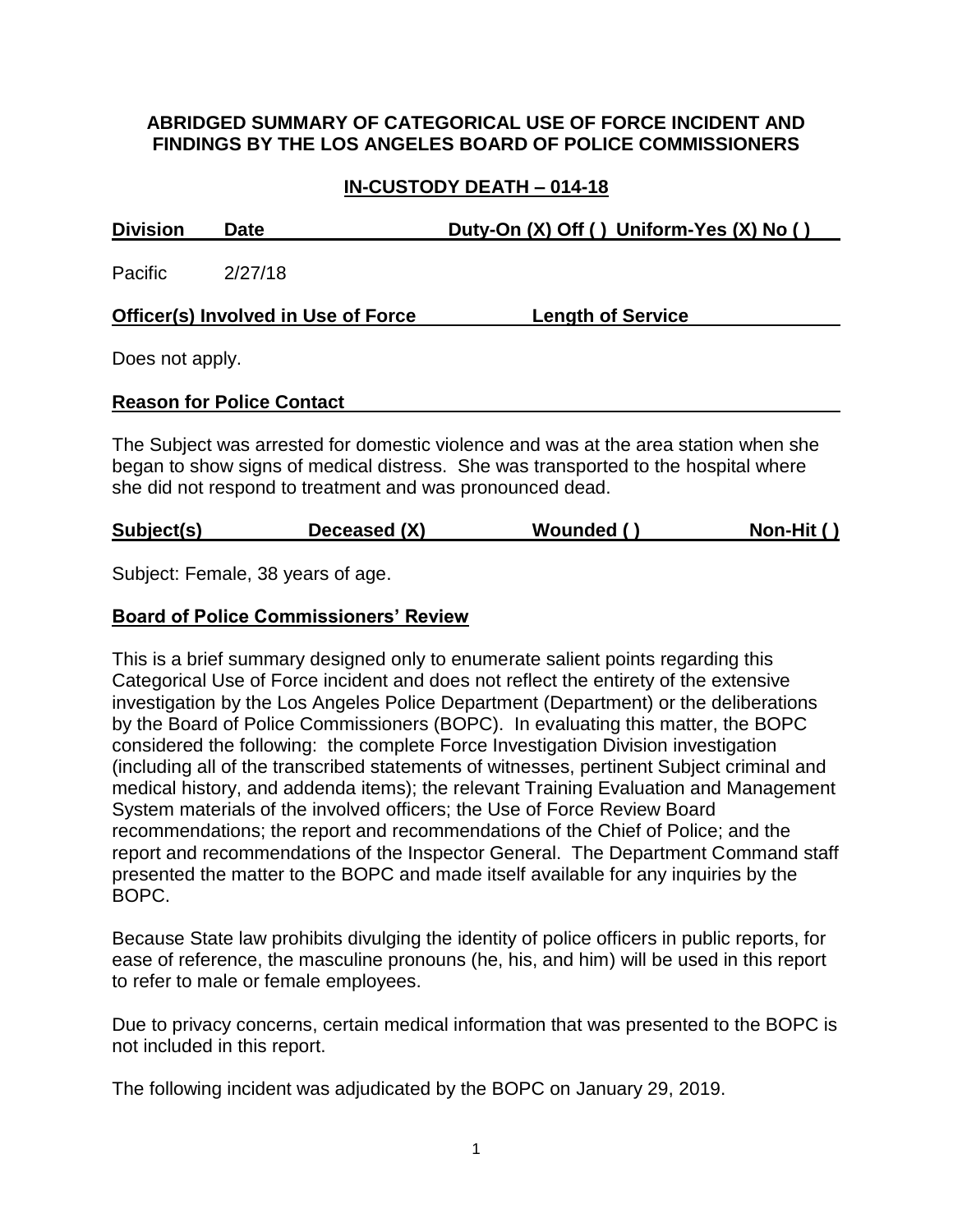#### **Incident Summary**

Police Officers A and B were in a marked black and white police vehicle. Officer A was the driver and Officer B was the passenger.

Communications Division (CD) received an emergency call from a Person Reporting (PR), a male. The PR was calling from outside his residence and told the 911 operator that he needed an ambulance because his wife, the Subject, attacked him with a knife, stabbed him in the head, and he was bleeding heavily.

CD broadcast, "…ambulance ADW Domestic Violence…, Code Three, Incident…. [S]uspect is armed with a knife still inside the residence, PR is standing outside…. [S]uspect is a female […], 38 years, wearing a blue shirt, blue jeans, PR's son is also inside the location…."

CD assigned the call for service to Officers A and B.

Communications Division initiated the Department's edged weapon protocols and asked Officers A and B if they were equipped with a beanbag shotgun.

According to the police radio and Officer B's Body Worn Video (BWV) recordings, he requested an Air Unit to respond while the officers were traveling to the radio call. Officer B advised CD that the officers had arrived at the location (Code Six). Additionally, Officers C and D arrived at the same time and advised CD they were Code Six as well.

According to the CD Incident History, numerous other officers and supervisors arrived on scene. These officers and supervisors activated their BWV. Their actions and contact with the Subject were captured on BWV, therefore, none of these officers were interviewed for the investigation.

According to Officer B's BWV recordings, he exited the patrol vehicle and proceeded to remove the beanbag shotgun from the trunk of his police vehicle. Officers A and B approached the residence as the PR was being treated by a Los Angeles Fire Department (LAFD) Rescue Ambulance (RA) outside the residence. Officers A and B approached the porch area leading up to the front door of the residence and met with Officers C and D, who arrived simultaneously. Officer D briefed the other officers that the Subject and a one-year-old child were inside the residence. Officer C identified himself and asked the Subject to step out and talk to him.

According to Officer A, the officers were informed by LAFD personnel that the female Subject was inside of the house with a baby.

According to Officer B, Officer C was the contact officer and kept an open line of communication with the Subject to keep her at the door. Officer A was designated to utilize the lethal option, armed with his pistol, which remained holstered until he entered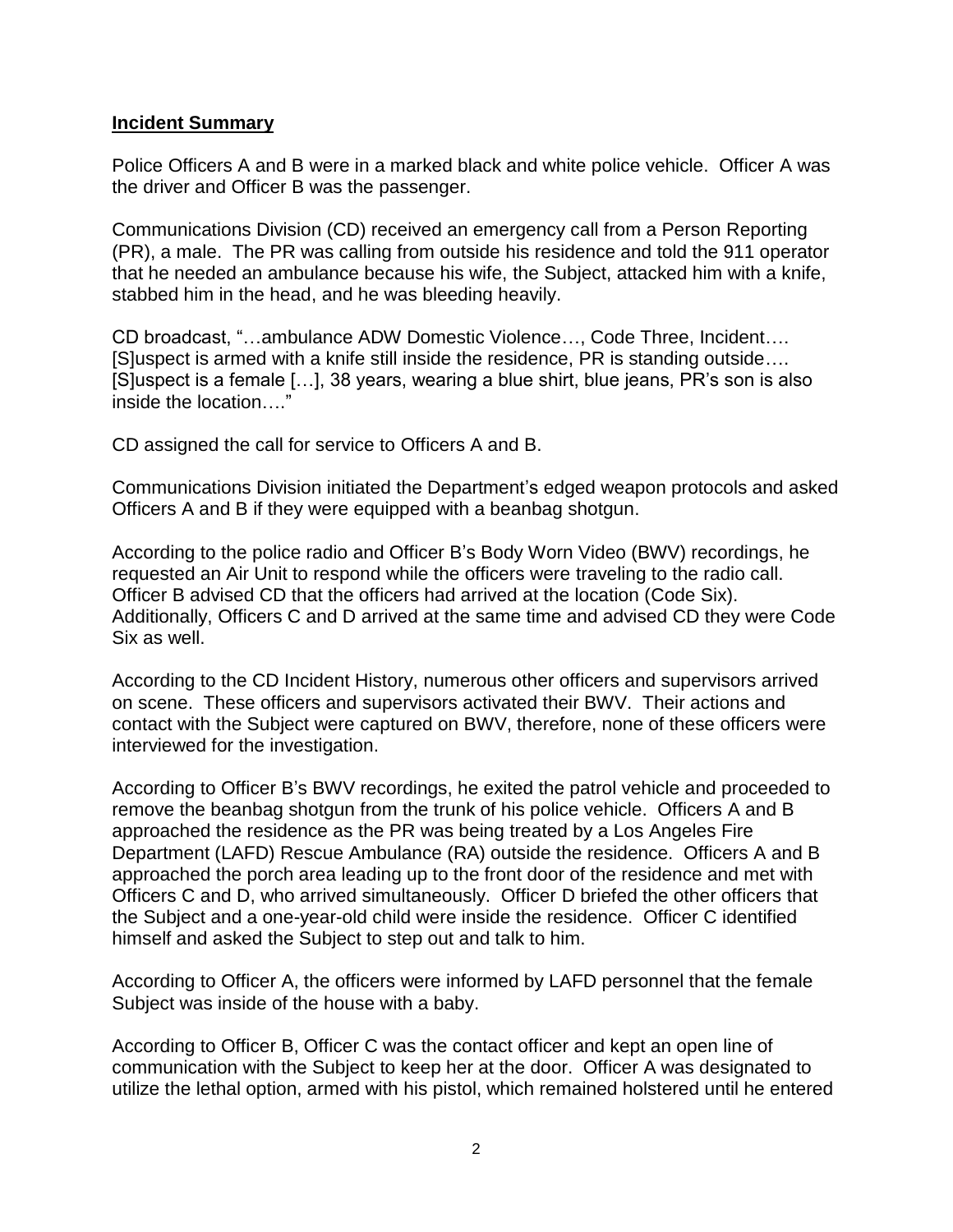the residence. Officers B and D were designated to utilize the less-lethal option. Officer D was armed with the TASER, and Officer B was armed with the beanbag shot-gun.

Officer B's BWV recordings captured Officer C approach the front door and make verbal contact with the Subject through the metal screen door. The Subject can be heard crying and told Officer C that she was trying to protect her baby because the PR was going to take him. Officer C reassured the Subject that the PR was not going to take the baby and requested that she step out. The Subject stated she was scared. Officer C reassured her and told her not to be scared, to calm down, and to open the door.

Per Officer B's BWV recordings, while Officer C spoke with the Subject, he asked if the PR had keys to the house. Officer B walked to the Rescue Ambulance (RA), which was parked in front of the house, obtained the house keys, and returned to the porch area. According to Officer B, he obtained the keys in the event the Subject refused to open the door.

Officer C's BWV recordings captured him communicating with the Subject through the metal screen door. Officer C requested several times that the Subject should open the door. The Subject can be heard crying and stating she needed to call her mother to come take care of the baby because she did not want her baby to go to foster care. Officer C reassured the Subject that the officers would wait for her mother to arrive to take care of the baby. Officer C urged the Subject to open the door. A few minutes later, it appeared the Subject contacted her mother and requested she come to the house to watch over her son. After she contacted her mother, the Subject opened the door and allowed the officers into the house.

Per Officer B's BWV recordings, Officer C entered the house first followed by Officer D. Officer A was the third officer to enter, and Officer B was the fourth. According to Officer A, as he entered the house, he unholstered his pistol and pointed it down because the Subject had stabbed the PR with a knife, the knife was outstanding, Officer A did not know if the Subject was still armed with the knife, and he believed the situation could escalate to the point where the use of deadly force would be justified. Upon seeing that the Subject was not armed, and she was holding her son in her arms, Officer B holstered his pistol.

According to Officer B's BWV recordings, upon entering the house, the Subject carried her son in her arms and walked through the living room area. Officers C and D asked the Subject to stay in the living room. The Subject turned to the middle of the living room and knelt while holding her son in her arms. The Subject appeared distraught and continued crying. Officer C reassured the Subject that the officers were not taking her son away and would wait until her mother arrived. The officers convinced the Subject to give up her son, and she ultimately handed him to an officer. Officers A and C proceeded to assist the Subject up from the floor and into a standing position. Officer C grabbed the Subject's right arm, and Officer A grabbed the left arm as they lifted her up. Officer A handcuffed the Subject with her hands behind her back without incident.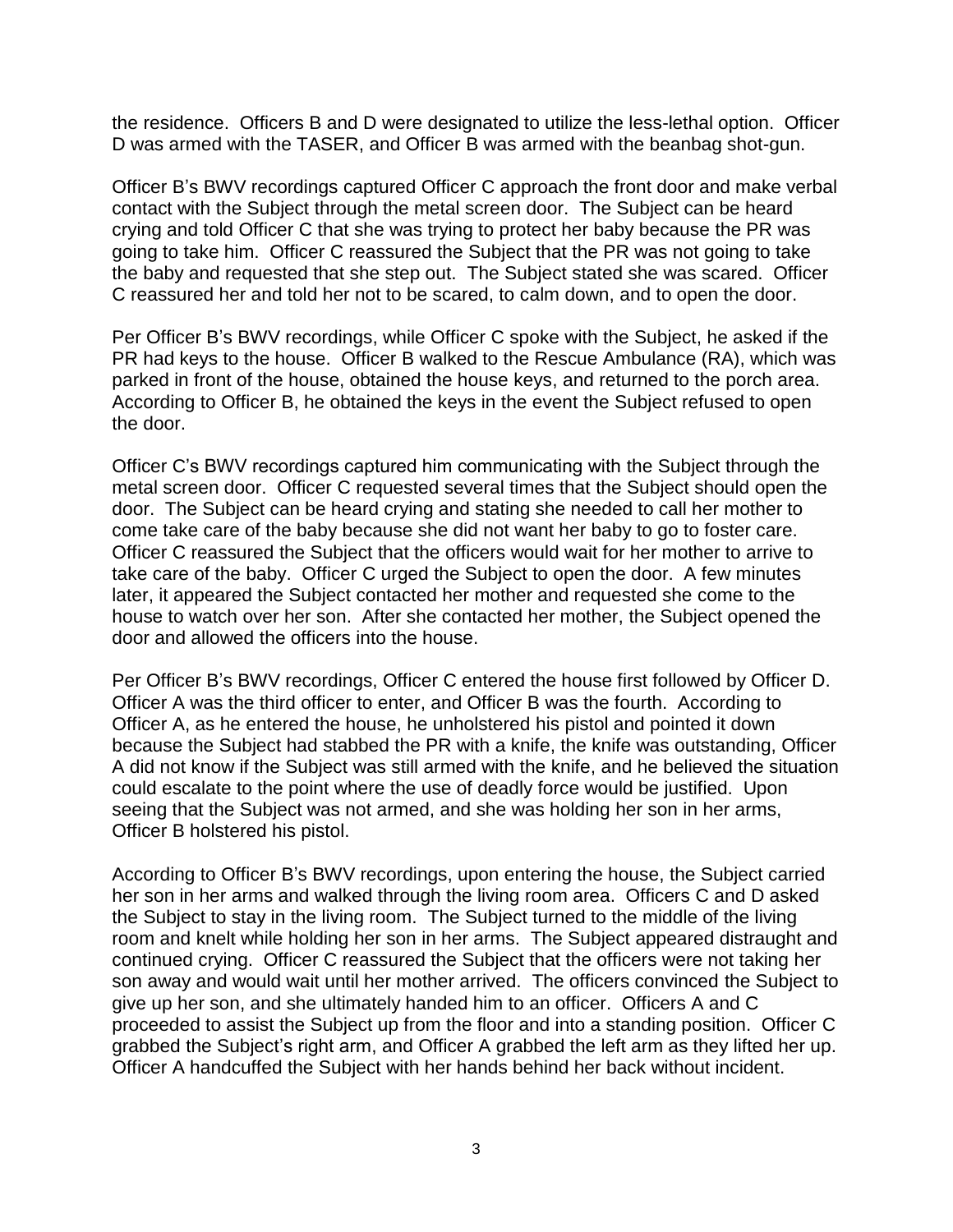According to Officers A and B, no force was used while taking the Subject into custody. Officer B stated that after she was handcuffed, the Subject sat on a chair while the officers conducted their investigation.

The Subject's son was examined by LAFD paramedics and they determined he was not injured. Her son was left in the care of his grandmother.

According to Officer B, he observed an orange medication bottle with a white twist cap at the bottom of the stairway handrail. Officer B stated he observed medication inside the bottle and the Subject told him it was her blood pressure medication.

In addition to this medication bottle, the PR found three additional empty medication bottles in the kitchen of the house when he returned home on the day following the incident. He photographed the bottles and informed the Coroner's Office about what he had found. He subsequently turned the bottles over to FID detectives at the time of his interview. FID then turned the bottles over to the Coroner's Office.

According to Officer B's BWV recordings, he asked the Subject if she had mental or physical problems. The Subject replied she had kidney disease and high blood pressure.

According to BWV recordings, Officer E asked the Subject if she had been checked by paramedics or if she was hurt. Officer D asked the Subject if she needed paramedics. The Subject shook her head and stated "no."

The Subject was arrested for the attempt murder of her husband. Per Officer B's BWV recordings, Officer B Mirandized the Subject and obtained a statement from her regarding the crime. The Subject confessed to the crime.

Officers E and F transported the Subject to the local police station. According to the vehicle's Digital In-Car Vehicle System (DICVS) recordings, the Subject exhibited no signs of illness and made no statements during the transport.

The local police station was equipped with a security camera video system which operated numerous cameras. One of those cameras recorded images of this incident. The camera was mounted on the ceiling at one end of the hallway, facing south, showing the doors leading to the Watch Commander's area and the Report Writing room on one side, and the doors to the Holding Cells and the Pacific Area Jail on the other side, as well as the arrestee holding bench in the middle of the hallway.

According to Pacific Station's security camera video recordings, Officers E and F escorted the Subject into the station. The Subject entered the station via a rear door, which led into a hallway where the arrestee holding bench was located. Officers E and F walked the Subject through the hallway and stopped in front of the door, which led to the Watch Commander's area. Officer F entered the Watch Commander's area and logged the Subject into the Adult Detention Log. Officer E remained in the hallway with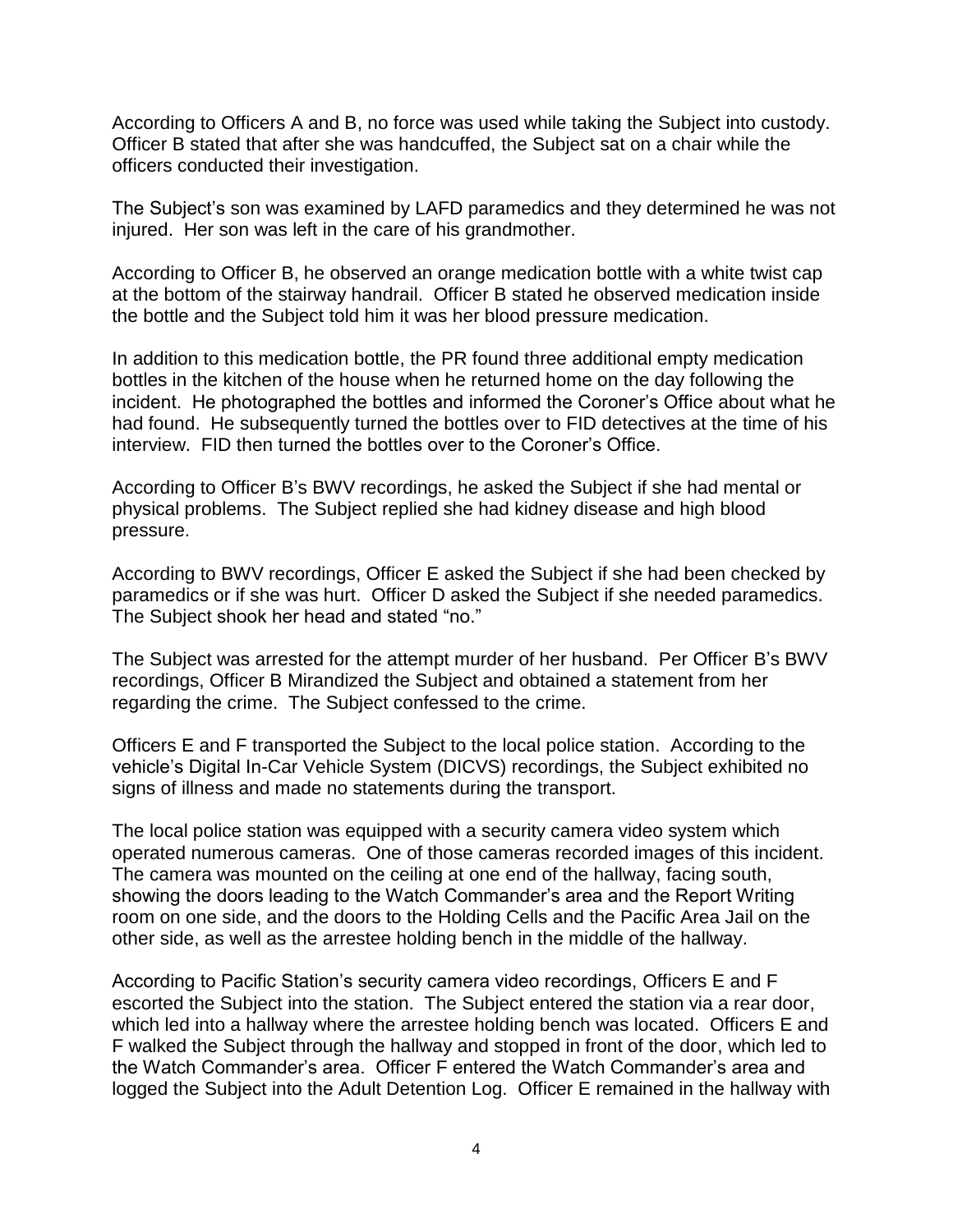the Subject. Watch Commander Lieutenant A stepped into the hallway holding the Adult Detention Log in his right hand and met the Subject.

According to Lieutenant A, he approached the Subject and asked the three required intake questions. Lieutenant A stated that the Subject answered all three questions, she understood the reason she was arrested, she was not sick, ill or injured, and she did not have any questions or concerns. Lieutenant A checked the appropriate boxes in the Adult Detention Log. Lieutenant A stated he did not observe anything out of the ordinary, no medical or health issues, and no symptoms that the Subject was under the influence as she answered the questions. He also indicated that the Subject appeared coherent.

The investigation confirmed that Lieutenant A completed the entries in the Adult Detention Log as he had indicated.

Per the station's security camera video recordings, Officer E walked the Subject to the arrestee holding bench and sat her at one end of the bench facing the wall. The Subject was secured to the bench utilizing the manacle attached to the cuffing rail with her hands cuffed behind her back.

According to Officers A and B, they completed their investigation at the scene and returned to the station to complete the booking process and arrest report.

Per the police station's security camera video and Officer B's BWV recordings, Officer B approached the Subject at the arrestee holding bench and interviewed her. The Subject confessed to the crime. During the interview, she acknowledged that the PR walked out on her and the baby six weeks earlier for another woman. The Subject stated that she told the PR she could not raise the baby alone and he threatened to take the baby.

The Subject told Officer B she was not injured during the altercation, but her head hurt because she tussled with the PR, fell on the bathroom floor, and might have hit her head on the floor. Officer B asked the Subject about the medication she took and informed her that she would be taken to jail and would be seen by a Doctor to provide her medication if she needed.

Approximately eight minutes into the interview, Officer B asked the Subject if she had thoughts of hurting herself or if she was suicidal. The Subject nodded her head up and down to gesture "yes." Officer B asked if she had attempted suicide, the Subject shook her head from left to right to gesture "no." The Subject also acknowledged having thoughts of hurting the baby, the PR, and herself. She told Officer B she had seen a Psychologist for three sessions since the PR moved out of the house, but she had not been diagnosed and had not been prescribed medication. Officer B asked the Subject if she had physically tried to hurt herself, cut her veins, or if she had taken any pills. The Subject shook her head to gesture "no." Officer B advised the Subject if she ever felt suicidal, she could call the police for help, go to a hospital, and offered to put her in contact with counselors. At the end of this interview, Officer B told the Subject if she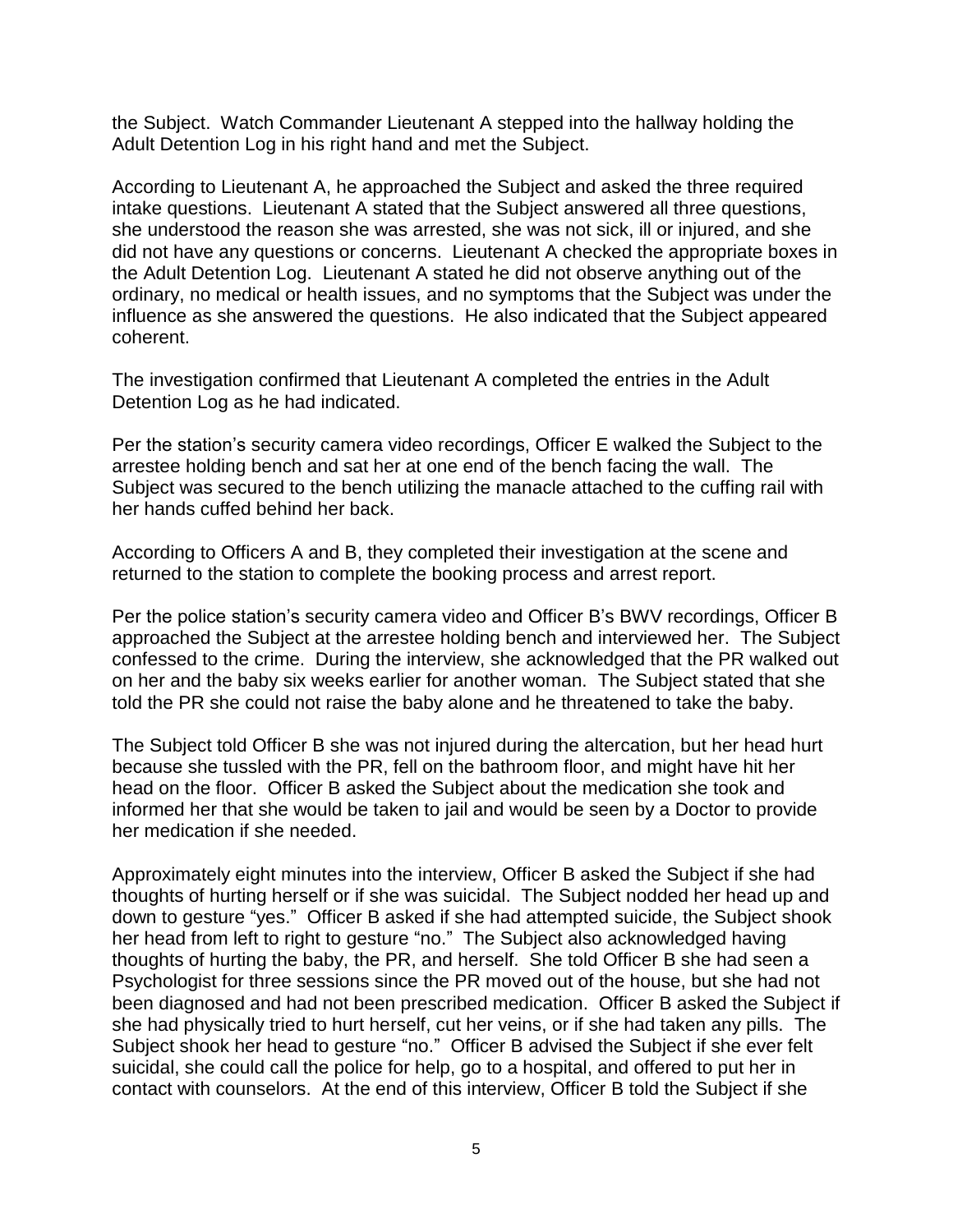needed anything to let him know. During this interview, the Subject exhibited no signs of medical distress.

When asked about following-up on his concerns about the Subject's mental health issues, Officer B told FID that the info was in his report and that he contacted MEU. While reviewing the addenda to this investigation, the OIG noted that the Arrestee Medical Screening Form completed by Officer A indicated that MEU was contacted. The OIG also noted that Officer B had documented in his crime/arrest report that he had contacted MEU, and they took an incident report.

According to the security camera video at the station and Officer B's BWV recordings, Officer B approached the Subject at the arrestee holding bench and asked her to clarify how she approached the PR to stab him. The Subject clarified the sequence of events and answered Officer B's questions. This interview lasted approximately one and a half minutes. The Subject exhibited no signs of medical distress during this short interview.

Per Pacific Station's security camera video and Officer A's BWV recordings, Officer A approached the Subject at the arrestee holding bench. Officer A unlocked the manacle that secured the Subject to the bench and escorted her into an interview room inside the station's jail. Night Watch Detective A interviewed the Subject for approximately 7 minutes. Officer A escorted the Subject back to the arrestee holding bench and sat her at one end of the bench facing the wall. The Subject was secured to the bench utilizing the manacle attached to the cuffing rail with her hands cuffed behind her back. The Subject exhibited no signs of medical distress during this interview with Detective A.

Detective A was asked if, in his experience, it was unusual for a female arrestee to spend three or four hours at the police station before being transported to another location, and he indicated that it was not unusual. Detective A was also asked about the Subject's appearance, specifically as to whether she looked sick or ill. He indicated that, other than being sad, there was nothing unusual about her appearance.

According to security camera video at the station and Officer B's BWV recordings, Officer B approached the Subject at the arrestee holding bench. Officer B summarized the incident for the Subject, and she clarified and corrected a few facts. This interview was approximately three and a half minutes in duration. The Subject appeared tired and sleepy but answered Officer B's questions and did not exhibit signs of medical distress.

The station's surveillance video recordings, Officer A approached the Subject at the holding bench. She moved around in the bench while Officer A stood close to her. According to Officer A, he was going over the Arrestee Medical Screen Form and Inmate Classification Questionnaire with the Subject while she sat at the arrestee holding bench.

Upon reviewing the Arrestee Medical Screen Form and Inmate Classification Questionnaire, the investigation revealed that Question 3 ("Do you require any medical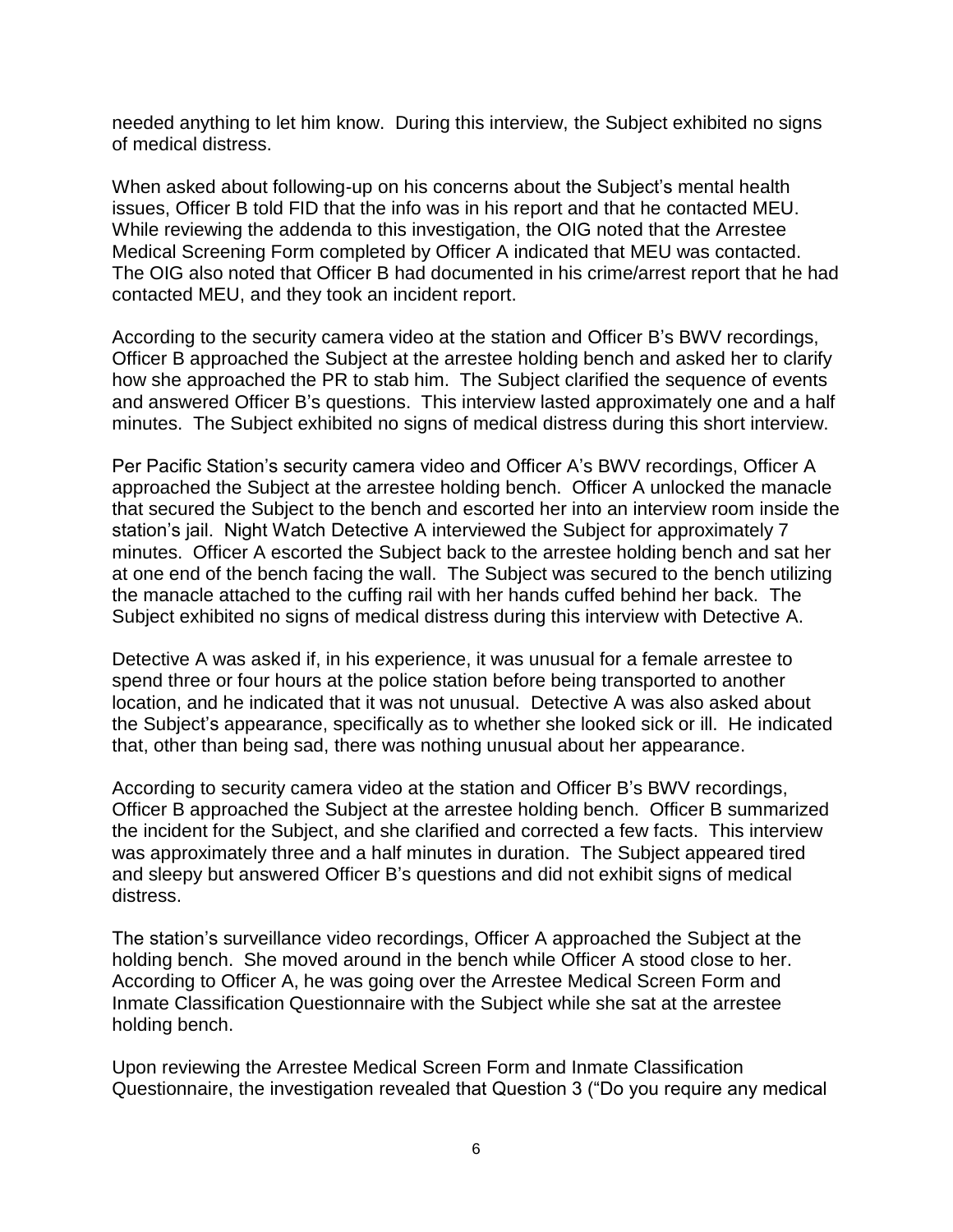attention? If yes, why:") and Question 4 ("Do you have any injuries? If yes, what:") did not have any answers recorded on the form.

Per the station's surveillance video recordings, Detective A approached the Subject at the arrestee holding bench and sat next to her. According to Detective A, he advised the Subject there was no bail enhancement for her arrest. The Subject asked Detective A for water. Detective A obtained a water cup and gave her water without removing the handcuffs. Detective A stated the Subject appeared sad and depressed about the consequences of her actions but showed no signs of medical distress, was cognizant, and wanted to call her mother.

Per the station's surveillance video recordings, the Subject lay on the holding bench. She then she sat up from the bench. Approximately five seconds after she sat up, the Subject fell backward and hit the back of her head on the floor.

According to Officer B, he was in the report writing room and was unaware that the Subject had fallen from the arrestee holding bench but was advised that she was sleeping on the floor. Officer B stated he walked to the arrestee holding bench, and it appeared the Subject was sleeping. Officer B advised the Subject that she was not allowed to sleep on the floor and assisted her to sit back on the bench. Officer B asked the Subject if she was okay, and she responded that she was fine, she was tired, and asked for water.

Officer B was asked by investigators if it was not uncommon to find somebody sleeping or resting on the ground. Officer B indicated that it was not uncommon.

According to the station's surveillance video recordings, Officer B walked to the station jail, obtained a water cup, walked over to the Subject, and provided her with water. Officer B returned to the report writing room.

According to Officer A, he was unaware that the Subject had fallen from the holding bench or that she was found on the ground.

The station's surveillance video recordings showed the Subject laying on the holding bench. A short time later she sat back on the bench, but then returned to laying on the bench once again. Officer G exited the Report Writing Room and approached the Subject at the arrestee holding bench area. According to Officer G, he completed an Emergency Protective Order (EPO) for the PR and served the Subject with the restraining order. Officer G stated that the Subject acknowledged and understood the EPO, she was coherent when he spoke to her, and did not have any medical complaints.

According to the station's surveillance video recordings, Officer B exited the Report Writing Room and looked into the hallway. As he looked into the hallway, the Subject lay on the holding bench again. Officer B peeked into the Watch Commander area and returned to the Report Writing Room.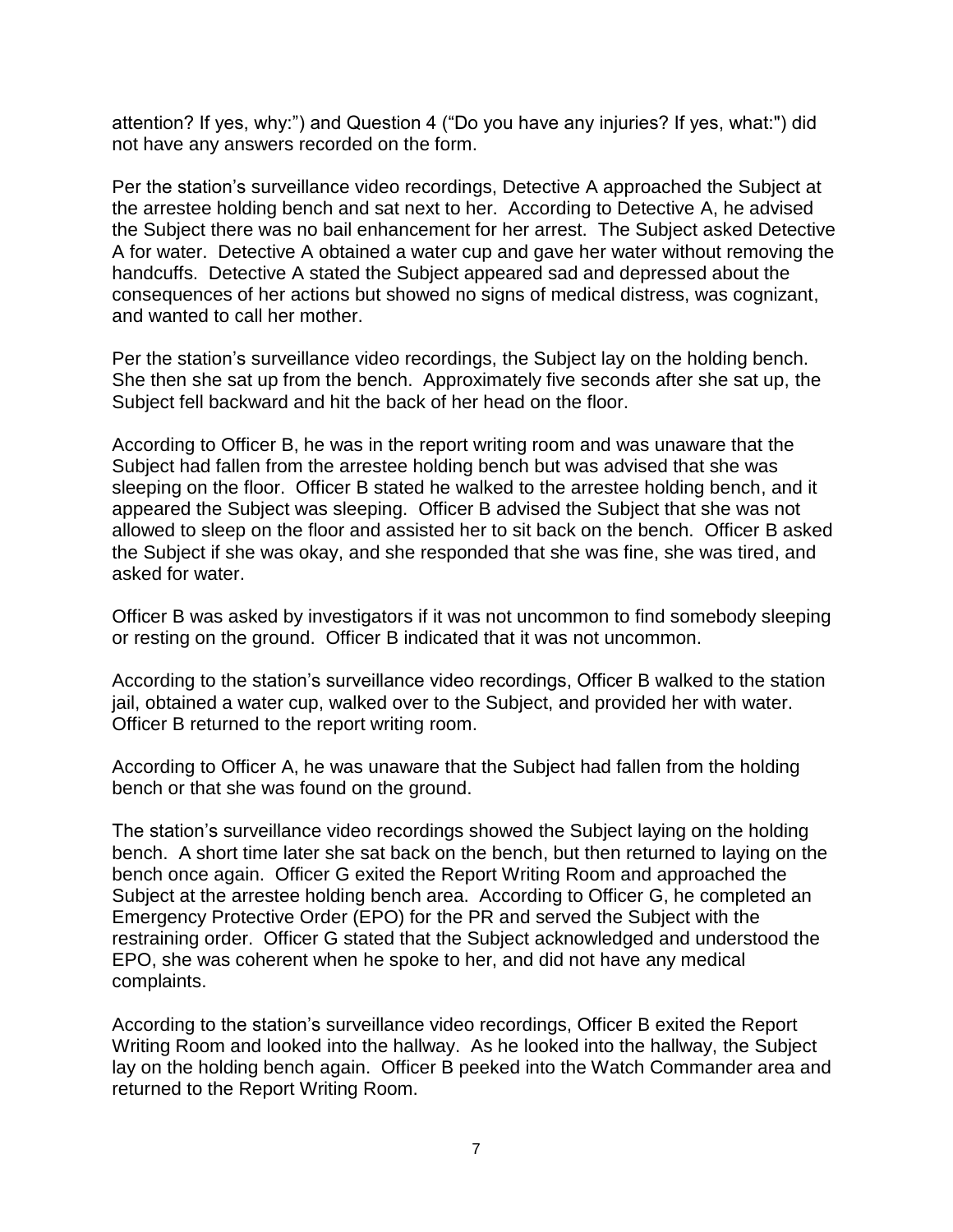Per the station's surveillance video recordings, Officers A and H approached the Subject at the arrestee holding bench. According to Officer A, Officer H was going to take the Subject to the bathroom to change from her bloody clothes into a jail gown.

According to Officer A, he observed that the Subject's face was pale, she was lethargic, and her eyes appeared tired. Officer A stated that he began to communicate with the Subject and observed her right arm and right shoulder twitching. Officer A believed the Subject was having a seizure, and he immediately requested an ambulance for her. Officer A broadcast a request for a Rescue Ambulance (RA).

Per the station's surveillance video and Officer A's BWV recordings, an LAFD RA arrived at the station. Officer A briefed paramedics of his observations. The Subject was conscious, she answered questions by paramedics such as her name, age, and medical issues. The Subject was placed in the gurney in a seated position and was transported to the hospital. Officers A and B followed the RA to the hospital. The Subject was treated by on duty emergency room personnel.

According to Officer A, they were relieved from the hospital by other officers, returned to the station, and completed the absentee booking and the arrest report.

The Subject's medical condition worsened, and she did not respond to medical treatment. Approximately six hours after initially being taken into custody, the doctor at the hospital pronounced death.

### **Los Angeles Board of Police Commissioner's Findings**

The BOPC reviews each Categorical Use of Force incident based upon the totality of the circumstances, namely all of the facts, evidence, statements and all other pertinent material relating to the particular incident. In every case, the BOPC makes specific findings in three areas: Tactics of the involved officer(s); Drawing/Exhibiting of a firearm by any involved officer(s); and the Use of Force by any involved officer(s). Based on the BOPC's review of the instant case, the BOPC made the following findings:

### **A. Tactics**

Does not apply.

### **B. Drawing/Exhibiting of a Firearm**

Does not apply.

### **C. Use of Force**

Does not apply.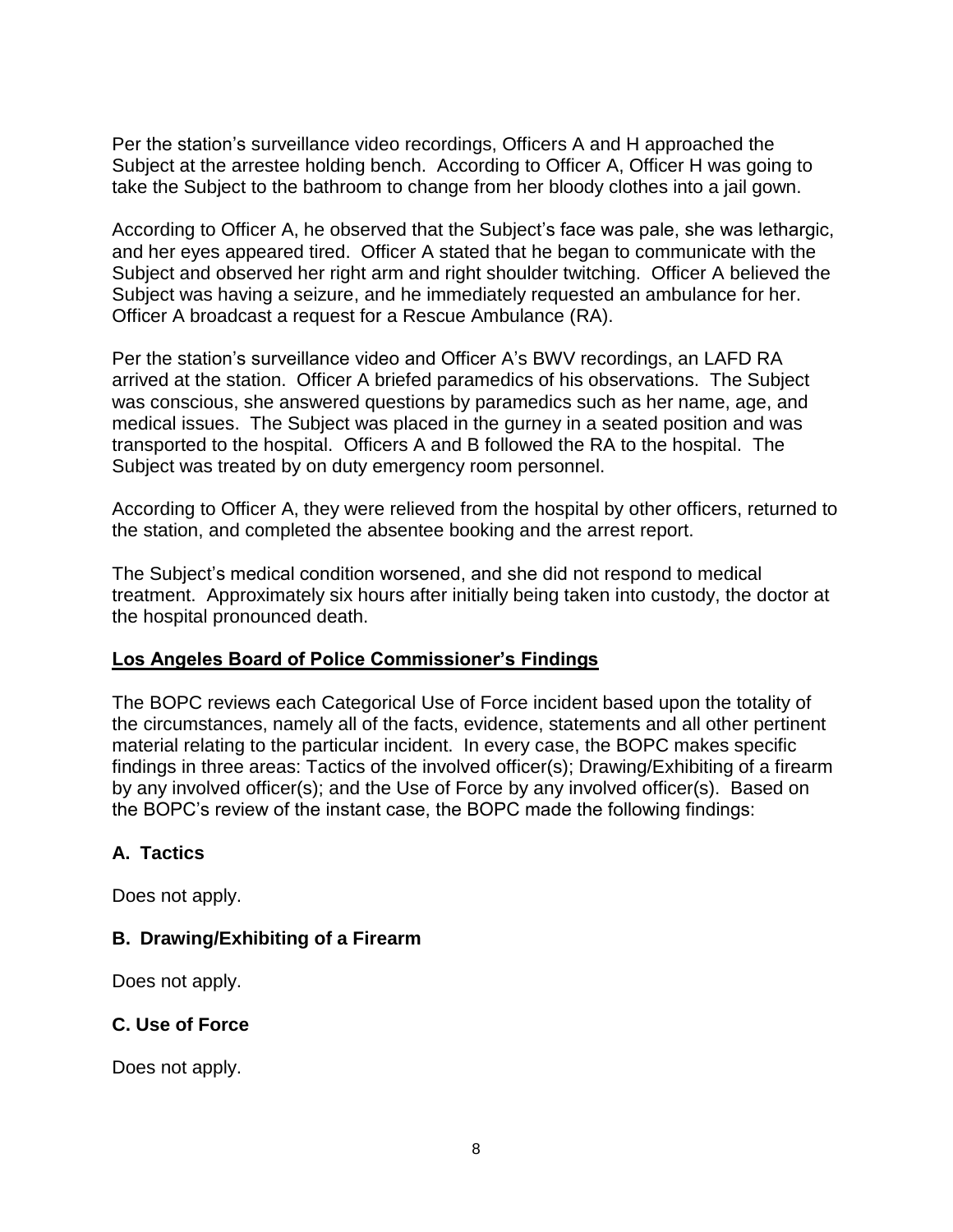In making its decision in this matter, the Commission is mindful that every "use of force by members of law enforcement is a matter of critical concern both to the public and the law enforcement community. It is recognized that some individuals will not comply with the law or submit to control unless compelled to do so by the use of force; therefore, law enforcement officers are sometimes called upon to use force in the performance of their duties. It is also recognized that members of law enforcement derive their authority from the public and therefore must be ever mindful that they are not only the guardians, but also the servants of the public. The Department's guiding value when using force shall be reverence for human life. Officers shall attempt to control an incident by using time, distance, communications, and available resources in an effort to de-escalate the situation, whenever it is safe and reasonable to do so. When warranted, Department personnel may objectively use reasonable force to carry out their duties. Officers who use unreasonable force degrade the confidence of the community we serve, expose the Department and fellow officers to legal and physical hazards, and violate the rights of individuals upon whom unreasonable force is used. Conversely, officers who fail to use force when warranted may endanger themselves, the community and fellow officers." (Use of Force Policy, Los Angeles Police Department Manual.)

The Commission is cognizant of the legal framework that exists in evaluating use of force cases, including the United States Supreme Court decision in Graham v. Connor, 490 U.S. 386 (1989), that:

"The reasonableness of a particular use of force must be judged from the perspective of a reasonable officer on the scene, rather than with the 20/20 vision of hindsight. The calculus of reasonableness must embody allowance for the fact that police officers are often forced to make split-second judgments – in circumstances that are tense, uncertain and rapidly evolving – about the amount of force that is necessary in a particular situation."

The Commission is further mindful that it must evaluate the actions in this case in accordance with existing Department policies. Relevant to our review are Department policies that relate to the use of force:

Law enforcement officers are authorized to use deadly force to:

- Protect themselves or others from what is reasonably believed to be an imminent threat of death or serious bodily injury; or
- Prevent a crime where the subject's actions place person(s) in imminent jeopardy of death or serious bodily injury; or
- Prevent the escape of a violent fleeing felon when there is probable cause to believe the escape will pose a significant threat of death or serious bodily injury to the officer or others if apprehension is delayed. In this circumstance, officers shall to the extent practical, avoid using deadly force that might subject innocent bystanders or hostages to possible death or injury.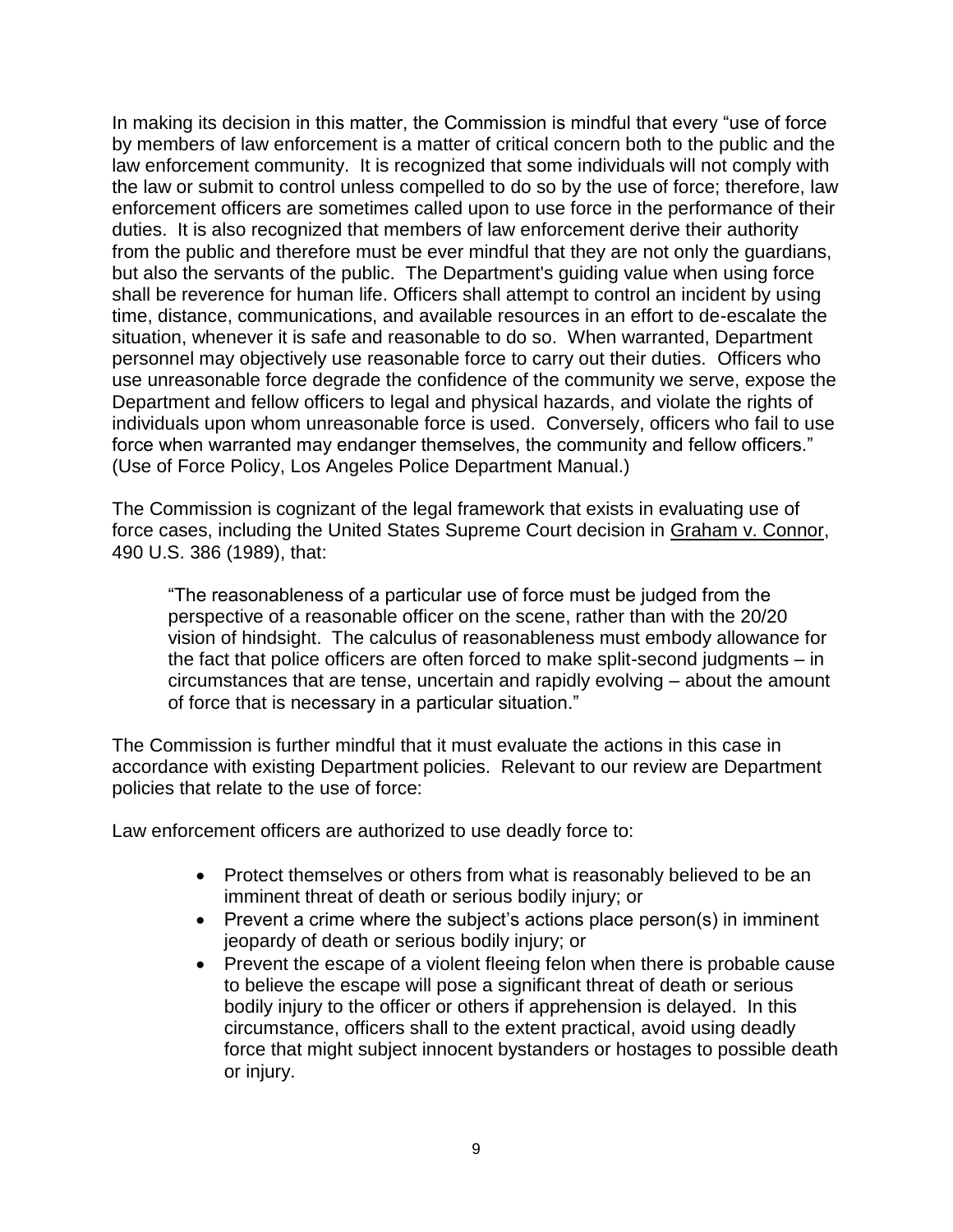The reasonableness of an Officer's use of deadly force includes consideration of the officer's tactical conduct and decisions leading up to the use of deadly force. (Use of Force Policy, Los Angeles Police Department Manual.)

An officer's decision to draw or exhibit a firearm should be based on the tactical situation and the officer's reasonable belief that there is a substantial risk that the situation may escalate to the point where deadly force may be justified. (Los Angeles Police Department Manual.)

Tactical de-escalation involves the use of techniques to reduce the intensity of an encounter with a suspect and enable an officer to have additional options to gain voluntary compliance or mitigate the need to use a higher level of force while maintaining control of the situation. Tactical de-escalation does not require that an officer compromise his or her safety or increase the risk of physical harm to the public. De-escalation techniques should only be used when it is safe and prudent to do so. (Tactical De-Escalation Techniques, October 2016.)

## **Additional/Equipment**

• **Edged Weapon Protocol –** The investigation revealed that CD did not dispatch a supervisor to the radio call of an *Ambulance ADW Domestic Violence* where a knife was reported to have been utilized, per Divisional Order No. 3, dated April 25, 2017. This was brought to the attention of Captain B, who handled the matter as a divisional training issue. The commanding officers of the Administrative Services Bureau and the Office of Support Services concurred with this action. As such, the BOPC deemed no further action to be necessary.

## **Audio/Video Recordings**

• **Digital In-Car Video System (DICVS) / Body Worn Video (BWV)** – Pacific Patrol Division vehicles were equipped with DICVS at the time of the incident. Responding officers activated their DICVS, but the Subject's arrest was not captured via DICVS because the arrest occurred inside a residence. Officers E and F activated the rear camera of their DICVS during the transport of the Subject to the local police station.

Area Patrol Division personnel were equipped with BWV at the time of the incident. Responding officers activated their BWV, which captured the arrest of the Subject. The BWV depicted that the Subject was taken into custody without incident.

Additionally, Officers A and B activated their BWV and interviewed the Subject at Pacific Community Police Station on multiple occasions. Officer A's BWV included the Subject's custody inside of the police station and the response of LAFD personnel who treated the Subject inside of the station.

• **Other Video** – The station's closed-circuit television (CCTV) captured the Subject's movement throughout the station upon her arrival. The footage revealed that the